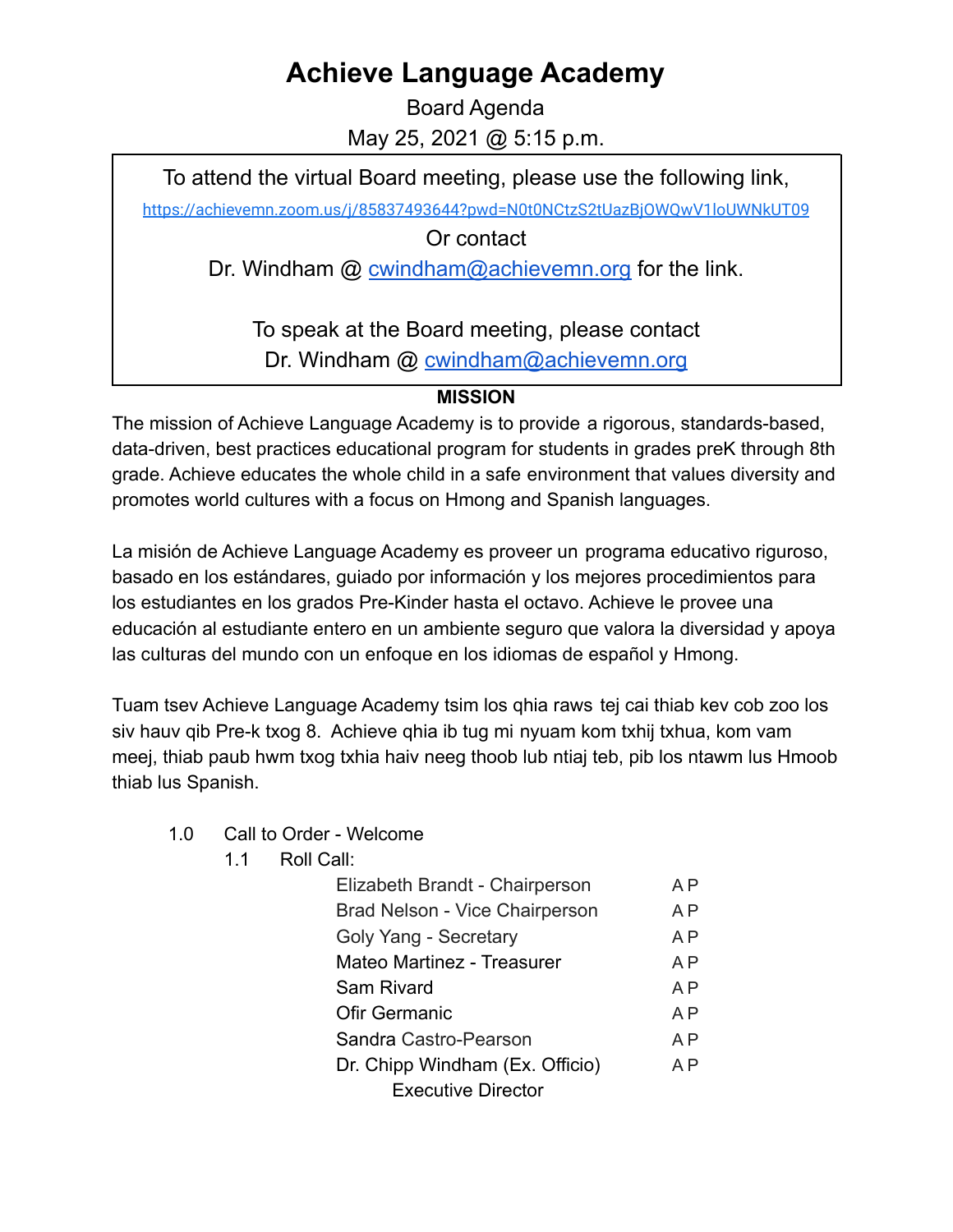Guests:

- 1.2 Approval of the Order of the Agenda\*
	- 1.2.a Motion: To approve the Order of the Agenda M/S/P:
- 1.3 Pledge of Allegiance
- 1.4 Reading of the ALA Mission Statement
- 1.5 Conflict of Interest Disclosure
- 2.0 Information and Communications
	- 2.1 Public Comment
	- 2.2 Authorizer Comment
	- 2.3 Executive Director Report\*
- 3.0 Approval of the Consent Agenda Motion: To approve the Consent Agenda M/S/P:
	- 3.1 April Minutes\*
	- 3.2 MACS Renewal Contract\*
	- 3.3 DHH Contract\*
- 4.0 Business
	- 4.1 Governance
		- 4.1.a Strategic Plan Update
		- 4.2.b By-Law Discussion and Update
		- 4.2.c High Performing School Update
	- 4.2 Finance
		- 4.2.a April Finance Report\*
		- 4.2.b Budget Approval
			- Motion: To approve the Achieve Language Academy FY22 Budget.
				- M/S/P:
		- 4.2.c Lease Aid Application\* (Discussion)
	- 4.4 Operations
	- 4.5 Academic
- 5.0 Policies
	- 5.1 NEW POLICY Records Retention Policy (Governance Committee) Second Read\*